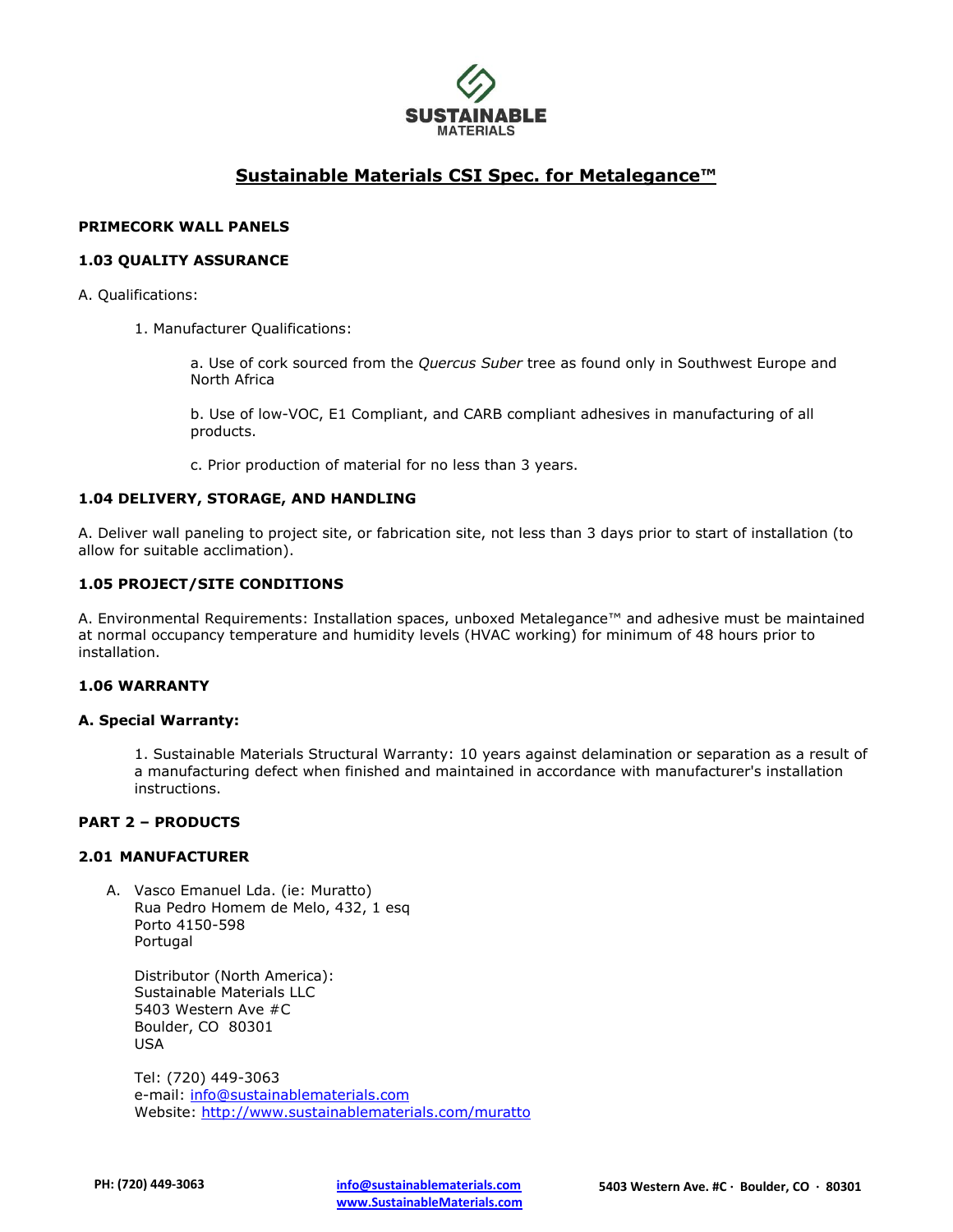

- B. Metalegance™ Colors (select one):
	- 1. Metallic Black
	- 2. Metallic Champagne
	- 3. Metallic Gold
	- 4. Metallic Bronze
	- 5. Metallic Copper
	- 6. Metallic Silver
	- 7. Clear Cement
	- 8. Platinum Cement
	- 9. Oxide
	- 10. Plain Bronze
- C. Substitutions: None Permitted.

# **2.02 MATERIALS**

A.Metalegance™:

1. Composition: Polyester fiber backing, granulated acoustic cork core, with a metallic sheet coasted with a mixture of fibers, metallic granules and color pigments

2. Size: 900mm x 600mm x 4mm (approx. 35.4" x 23.6" x 1/6")

B. Installation Adhesive: water-based contact cement (recommend: Loba Wakol D3540), or fast-setting 'no sag' adhesive (recommend: Sika Flex 11FC).

C. Finish: Surface protectant and finish applied at factory (product does NOT need additional finishing)

# **PART 3 - EXECUTION**

# **3.01 EXAMINATION**

A. Examine substrate(s) to which Metalegance™ panels will be applied:

- 1. Components must be clean, dry, and free of contaminates that would interfere with adhesive bond.
- 2. Drywall or other substrate surface must be 'primed' (or sealed) to ensure suitable bond with contact cement

B. Verify that HVAC system is operating and maintaining occupancy level temperature and humidity conditions for no less than 48 hours prior to the installation (with material unboxes and acclimating).

C. If either of the above needs attention, coordinate with responsible entity to correct unsatisfactory site conditions.

# **3.02 PREPARATION**

A. Acclimatization: Open all Metalegacne™ packages and allow to acclimate for a minimum of 48 hours prior to the start of the installation.

B. Fix substrate if needed (as per Examination needs and those relating to the adhesive bond per the instructions of the adhesive selected for use).

# **3.03 INSTALLATION**

A. Find Center: using a chalk line, find the symmetrical axes of the wall sides to determine starting point. Measure from the middle to ensure that the edge pieces (those against the adjacent walls) are identical in size and greater than 2" in width.